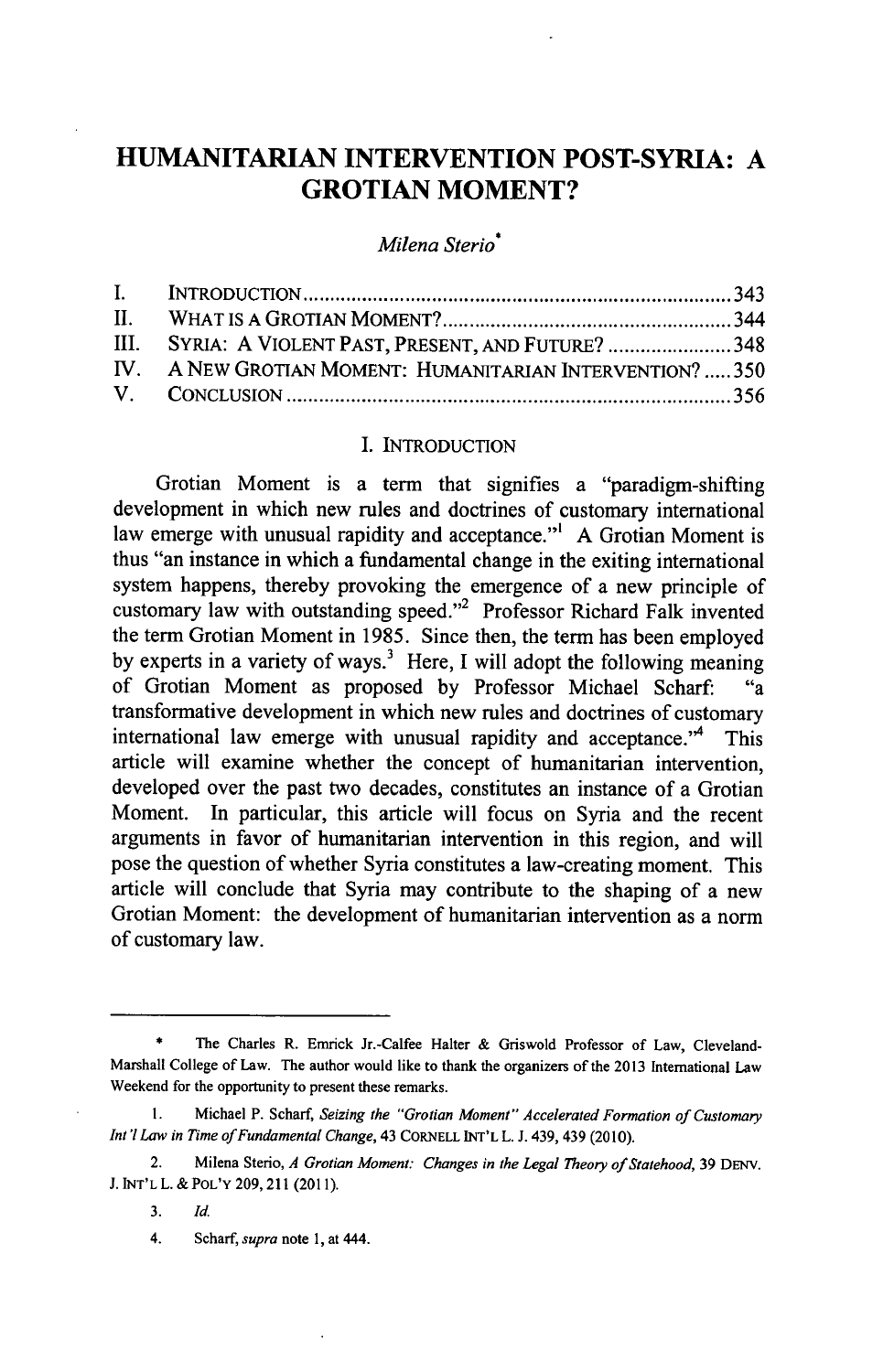## **II.** WHAT **IS A** GROTIAN **MOMENT?**

The term "Grotian" refers to Dutch scholar Hugo Grotius **(1583-** 1645), who is hailed as the father of modern international law, and who, in his seminal work, De Jure Belli ac Pacis (The Law of War and Peace), "offered a new concept of international law designed to reflect that new reality."5 Similar to how Grotius developed a novel understanding of international law in the seventeenth century, more modem events have constituted Grotian Moments over the last several decades. Thus, commentators have suggested that the creation of the Nuremberg Tribunal at the end of World War II was a Grotian Moment.<sup>6</sup> Moreover, the establishment of the United Nations **(U.N.)** Charter could constitute another example of a Grotian Moment.<sup>7</sup> Finally, the recent establishment of the International Criminal Court could provide an additional instance of a Grotian Moment.

Over time, scholars have used other terms to convey the idea of a Grotian Moment. Professors Bruce Ackerman, Bardo Fassbender, Jenny Martinez, Leila Sadat, Anne-Marie Slaughter, and William Burke-White have all used the term "constitutional moment" to refer to different developments in American constitutional law and in international law.<sup>9</sup> The term "international constitutional moment" may be distinguished from the concept of Grotian Moment as the latter reflects a wider-ranging

**<sup>5.</sup>** *Id.* at 443; *see generally* Hugo Grotius, *The Law of War and Peace,* LONANG.COM (May 2012), http://www.lonang.com/exlibris/grotius (last visited Jan. **31,** 2014).

*<sup>6.</sup> See generally* Ibrahim **J.** Gassama, *International Law at a Grotian Moment: The Invasion ofIraq in Context,* **<sup>18</sup>**EMORY **INT'L** L. REv. **1, 9** (2004) (arguing that along the Peace of Westphalia, the Nuremberg Charter and the **U.N.** Charter include more recent Grotian moments).

**<sup>7.</sup>** *Id.*

**<sup>8.</sup>** Leila Nadya Sadat, *The New International Criminal Court: An Uneasy Revolution, 88* **GEO.** L. **J. 381,** 474 (2000).

*<sup>9.</sup> See generally* BRUCE **A.** ACKERMAN, RECONSTRUCTING **AMERICAN** LAW (1984) (referring to the New Deal era as a "constitutional moment"); Bardo Fassbender, *The United Nations Charter as Constitution of the International Community,* **36 COLUM. J. TRANSNAT'L** L. **529 (1998);** Jenny **S.** Martinez, *Towards an International Judicial System,* **56 STAN.** L. REv. 429, 463 **(2003)** (referring to the drafting of the **U.N.** Charter as a "constitutional moment" in the history of international law); Leila Nadya Sadat, *Enemy Combatants After Hamdan v. Rumsfeld: Extraordinary Rendition, Torture, and Other Nightmares from the War on Terror,* **75 GEO.** WASH. L. REv. 1200, **1206-07 (2007)** (referring to Nuremberg as a "constitutional moment"); Anne-Marie Slaughter *&* William Burke-White, *An International Constitutional Moment,* 43 **HARV. INT'L L.J. 1,** 2 (2002) (referring to **9/11** as a "constitutional moment" and arguing that the attacks reflect a change in the nature of threats facing the international community, justifying the development of new rules of customary law).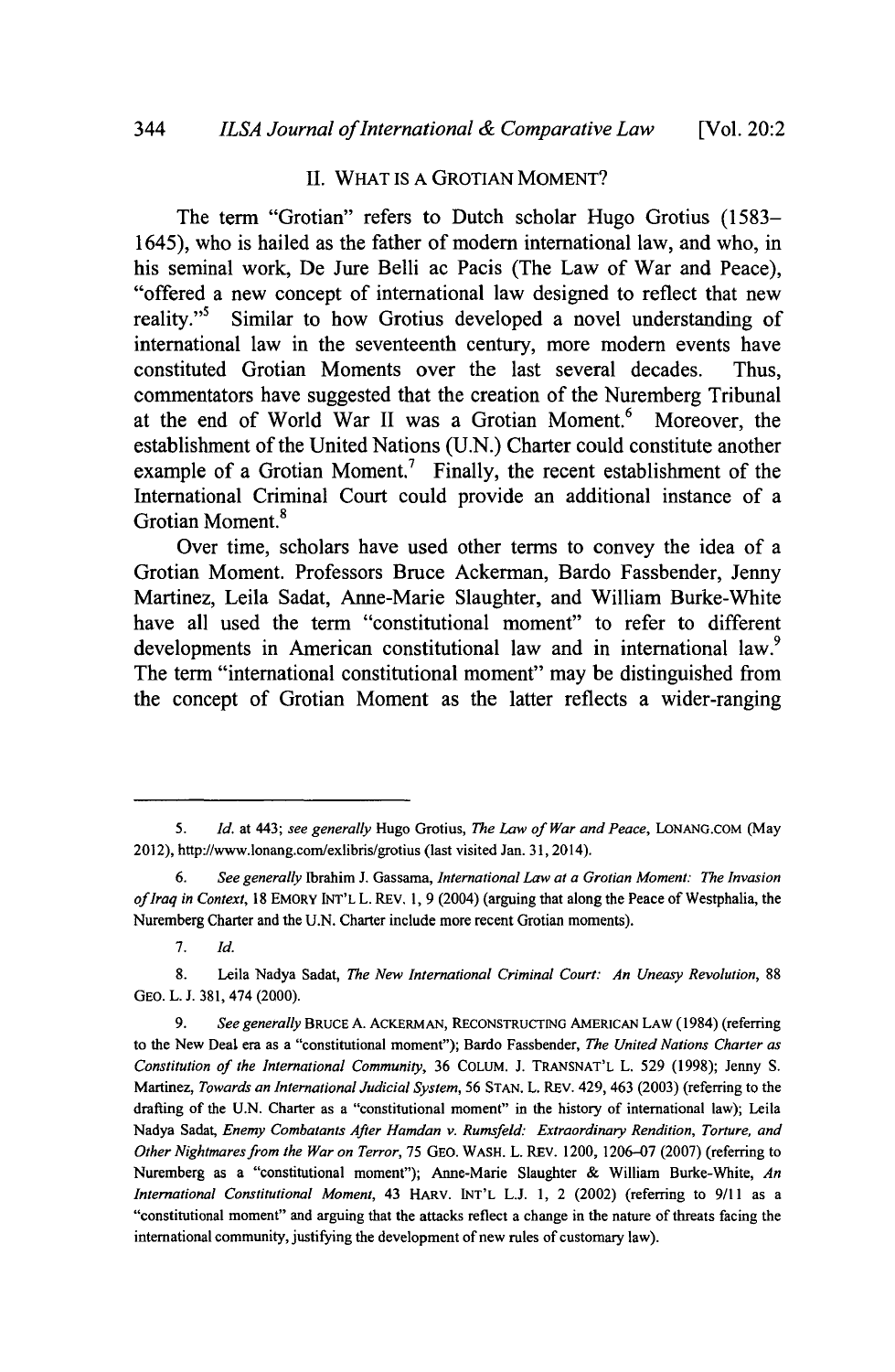development affecting international law on the whole, and not merely subfields of international  $law<sup>10</sup>$ 

Finally, the notion of a Grotian Moment can also be distinguished from the concept of "instant customary international law."<sup>11</sup> This theory argues that state practice may not be a necessary element in the establishment and creation of customary law if states' *opinio juris* on an emerging norm can be clearly demonstrated through their General Assembly resolutions.<sup>12</sup> On the contrary, customary international law is formed through gradual, widespread, and lengthy state practice and a sense of legal obligation to comply with the emerging norm.<sup> $\hat{B}$ </sup> Thus, the process of establishing such a norm of customary international law can take many decades or even centuries.<sup>14</sup> The Grotian Moment theory is distinct from the theory of instant customary law because it looks beyond General Assembly resolutions and focuses on paradigmatic changes in international law caused **by** rapid and profound global developments.

The "Grotian Moment" concept contemplates accelerated formation of customary international law through widespread acquiescence or endorsement in response to State acts, rather than instant custom based solely on General Assembly resolutions.<sup>15</sup> The Grotian Moment theory may rely on General Assembly resolutions to discover evidence of an emerging customary law norm, resulting from a period of fundamental change. However, General Assembly resolutions are one of the many tools utilized **by** scholars discovering a Grotian Moment.

> [T]he "Grotian Moment" concept may be helpful to a court examining whether a particular General Assembly resolution should be deemed evidence of an embryonic rule of customary international law, especially in a case lacking the traditional level

12. *Cheng, supra note* **11,** at **36.**

**13.** Scharf, *supra* note **1,** at 445.

14. *See e.g.,* The Paquete Habana, **175 U.S. 677, 700 (1900)** (The **U.S.** Supreme Court recognized in this case that the process of forming customary international law can take centuries.).

*15.* Scharf, *supra note* **1,** at 446.

<sup>10.</sup> Scharf, *supra* note 1, at 445 (describing that a Grotian Moment "makes more sense when speaking of a development that has an effect on international law at large").

**<sup>11.</sup>** Sterio, *supra* note 2, at 212 (citing PETER **MALANCZUK, AKEHURST'S** MODERN INTRODUCTION To **INT'L LAW** 45-46 (7th ed. **1997);** B. Cheng, *United National Resolutions on Outer Space: "Instant" International Customary Law?, 5* **INDIAN J. INT'L** L. **23 (1965));** Jeremy Levitt, *Humanitarian Intervention by Regional Actors in Internal Conflicts: The Cases ofECOWAS in Liberia and Sierra Leone,* 12 TEMP. **INT'L &** COMP. **L.J. 333,** *351* **(1998):** *see generally* Benjamin Lengille, *It's* "Instant Custom:" How the Bush Doctrine Became Law After the Terrorist Attacks of September 11, *2001,* **26** B.C. **INT'L &** COMP. L. REv. 145 **(2003).**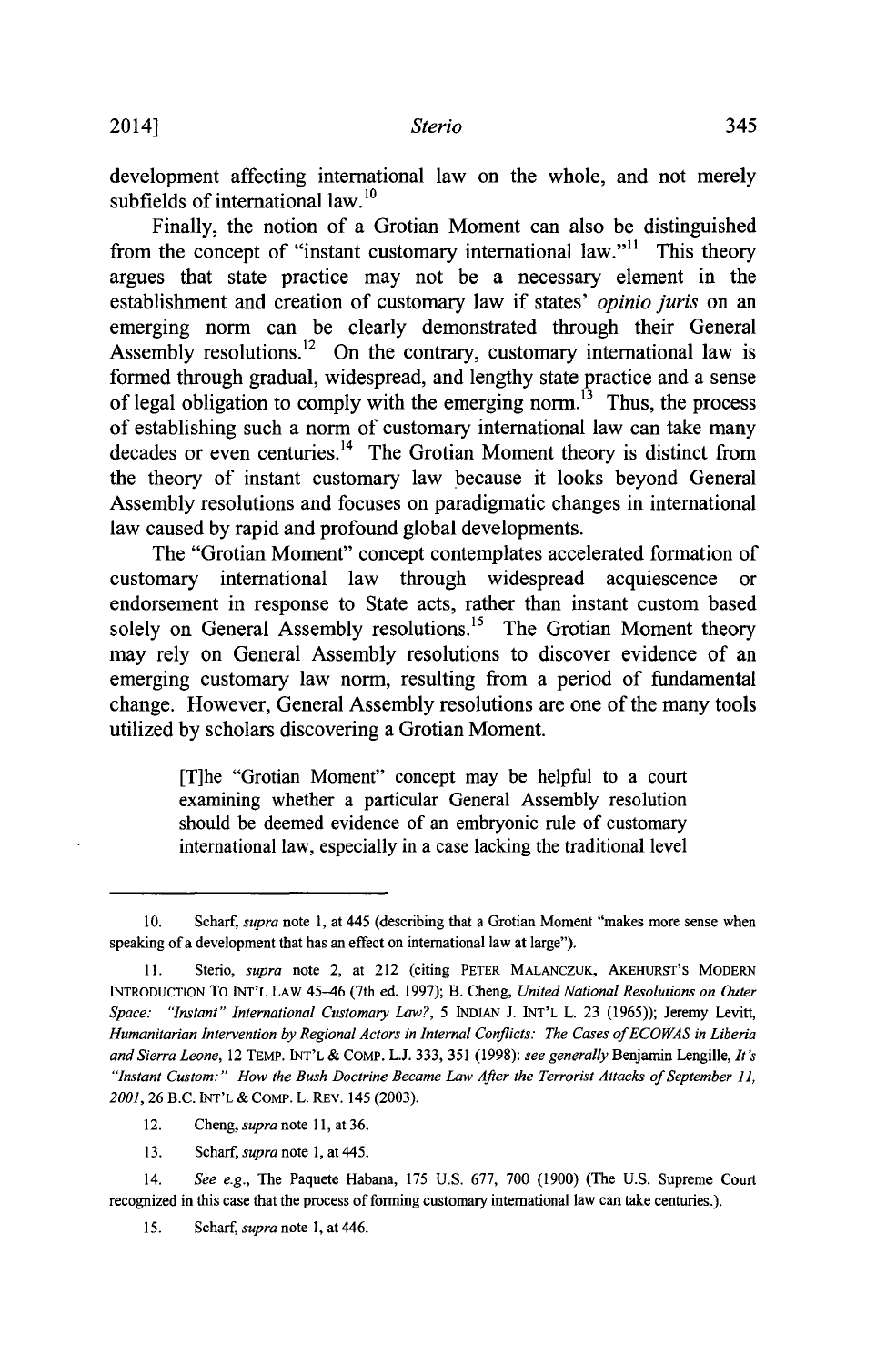of widespread and repeated state practice. In periods of fundamental change-whether **by** technological advances, the commission of new forms of crimes against humanity, or the development of new means of warfare or terrorism-rapidly developing customary international law as crystallized in General Assembly resolutions may be necessary for international law to keep up with the pace of other developments.<sup>16</sup>

As mentioned above, historical examples of Grotian Moments include the creation of the Nuremberg Tribunal at the end of World War H, as well as the establishment of the U.N. in 1945.<sup>17</sup> More recent examples include the creation of the International Criminal Court.<sup>18</sup> Additionally, the the creation of the International Criminal Court.<sup>18</sup> terrorist attacks on the World Trade Center and Pentagon on September **11,** 2001 have significantly impacted the international community's understanding of the laws of war.<sup>19</sup> In the wake of the September 11 attacks, Security Council adopted Resolution **1368,** which confirmed the right to use force in self-defense against non-state actors (al-Qaeda), thereby confirming the idea that international law authorizes states to use force in self-defense against non-state actors.<sup>20</sup>

**A** lesser known Grotian Moment may consist of the situation when the United States and Soviet Union initially "developed the ability to launch rockets into outer space and place satellites in earth orbit."<sup>21</sup> Responding to this development, the **U.N.** General Assembly adopted Declaration of Legal Principles Governing the Activities of States in the Exploration and Use of Outer Space, which confirmed that the **U.N.** Charter generally applies to outer space, as well as attempted to limit states' ability to lay territorial claims to parts of outer space.<sup>22</sup> This Declaration was widely accepted as

**16.** Scharf, *supra note* **1,** at *450.*

**17.** Sterio, *supra* note 2, at 2011-12.

**18.** *See generally supra* notes **6-8** and accompanying text.

**19.** *See e.g., British Foreign Secretary Jack Straw, Order out of Chaos: The Future of Afghanistan, Address at the International Institute of Strategic Studies* (Oct. 22, 2001), quoted in Slaughter, Burke-White, *supra* note **9,** at 2 (According to then British Foreign Secretary Jack Straw, "[flew events in global history can have galvanized the international system to action so completely in so short a time.").

20. *See generally* **U.N.** SCOR, 56th Sess., 4370th mtg, **U.N.** Doc. **S/RES/1368** (2001) (Calling on states to "work together urgently to bring to justice the perpetrators, organizers and sponsors" of the attacks, and reaffirming the inherent right of self-defense in accordance with Article **51** of the **U.N.** Charter, in the zontext of the **9/11** terrorist attacks.).

21. Scharf, *supra* note **1,** at *450.*

22. *See generally* Declaration of Legal Principles Governing the Activities of States in the Exploration and Use of Outer Space, **G.A.** Res. **1962** (XVIll), 1280th plen. mtg., **U.N.** Doc. A/RES/1962 (Dec. **13 1963).**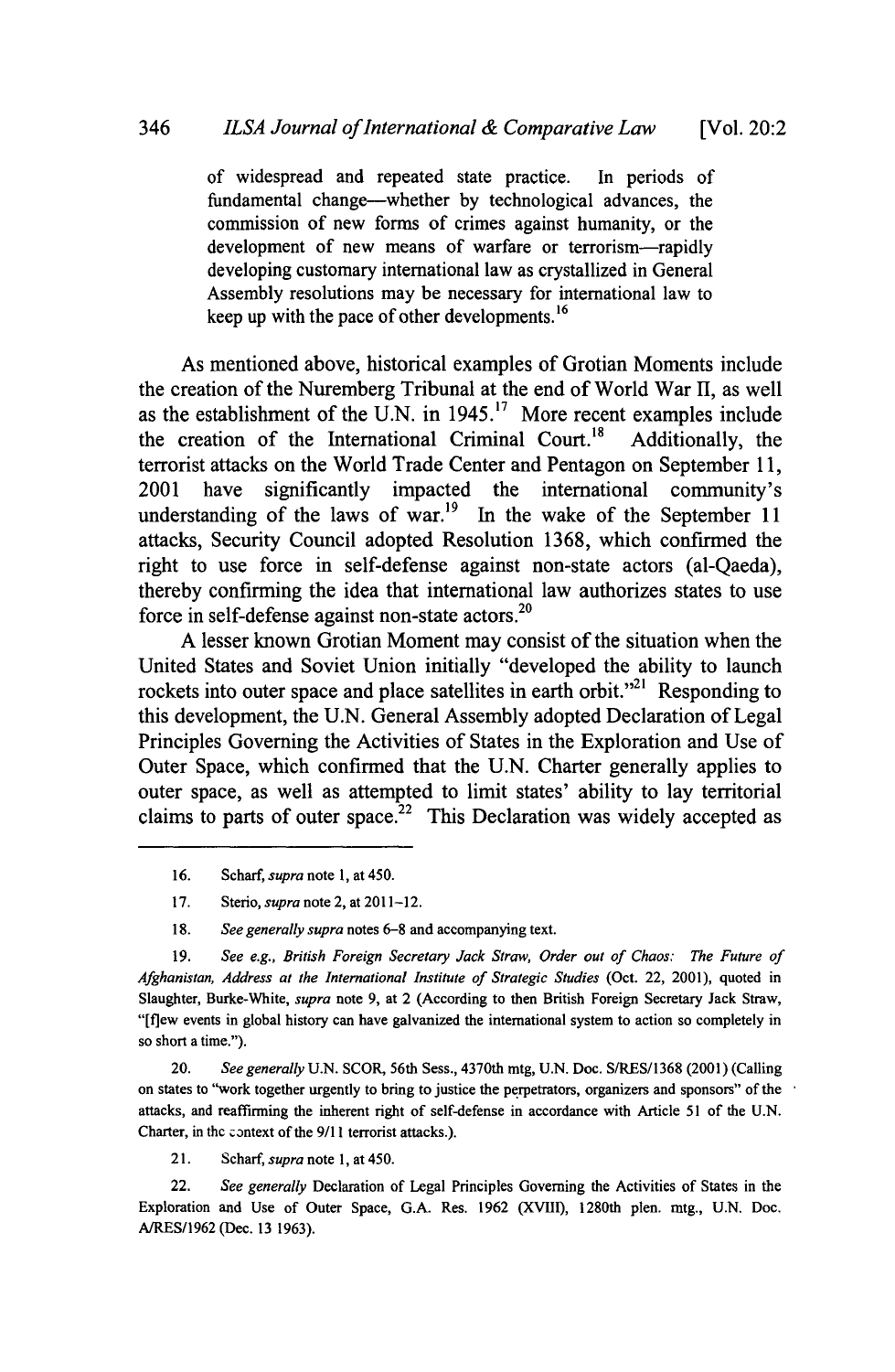law and reflected a time of change caused **by** accelerated technological developments, such as the possibility to launch rockets into outer space.<sup>23</sup>

Finally, the development of humanitarian intervention at the very end of the twentieth century has been described as a Grotian Moment.<sup>24</sup> In **1999,** North Atlantic Treaty Organization **(NATO)** forces intervened in Serbia to protect ethnic Kosovar Albanians from ethnic cleansing, instituted by the Federal Republic of Yugoslavia government.<sup>25</sup> The NATO campaign had not been authorized **by** the **U.N.,** but the global consensus on this intervention was that it was "[unlawful] but legitimate."26 The international community responded to the intervention through a new doctrine called "Responsibility to Protect," which authorizes humanitarian interventions in limited circumstances.<sup>27</sup> A growing number of scholars have agreed that humanitarian intervention has become an emerging norm of customary international law, and that it ought to be recognized in some extraordinary circumstances.<sup>28</sup> Thus, the notion of humanitarian Thus, the notion of humanitarian intervention may have constituted a Grotian Moment. This is particularly relevant today in the context of Syria and the ongoing humanitarian crisis, which has sparked significant debate over the issue of humanitarian intervention.

*25.* Milena Sterio, *On the Right to External Self-Determination: "Selfistans," Secession, and the Great Powers 'Rule,* **19 MINN. J. INT'L** L. **137, 163-64** (2010).

**26.** This terminology was coined **by** the drafters of the Kosovo Report. *See* INDEP. **INT'L** COMM'N ON Kosovo, Kosovo REPORT: CONFLICT, **INT'L RESPONSE,** LESSONS **LEARNED,** ch. **6** (2000) [hereinafter Kosovo **COMM'N].** The position of the **U.S.** Government confirmed this view; a few days before the start of the NATO-led aerial strikes against the former Yugoslavia in **1999,** a spokesman from the **U.S.** State Department stated that "[w]e and our **NATO** allies have looked to numerous factors in concluding that such action, if necessary, would be justified **. . . ."** And that "we and our **NATO** allies believe there are legitimate grounds to threaten and, if necessary, use military force." Sean Murphy, *Contemporary Practice of the United States Relating to Int'l Law,* **93** AM. **J. INT'L** L. **628, 631 (1999);** *but see* the position of the United Kingdom's Government: "We are in doubt that **NATO** is acting within international law and our legal justification rests upon the accepted principle that force may be used in extreme circumstances to avert a humanitarian catastrophe." DUKE, EHRHART *&* KARADI, *The Major European Allies: France, Germany, and the United Kingdom, in* KOSOvO **AND** THE **CHALLENGE** OF **HUMANITARIAN INTERVENTION 128** (Schnabel **&** Thakur eds., 2000) [hereinafter KOSOVO **AND** THE **CHALLENGE].**

**27.** *See generally* THE **INT'L** COMMISSION **ON INTERVENTION AND STATE** SOVEREIGNTY, THE RESPONSIBILITY TO PROTECT (2001), *available at* http://responsibilitytoprotect.org/ ICISS%2OReport.pdf (last visited Feb. 22, 2014) [hereinafter **ICISS** REPORT]; *see also* Max W. Mathews, Note, *Tracking the Emergence of a New Int'l Norm: The Responsibility to Protect and the Crisis in Darfur,* **31** B.C. **INT'L** COMP. L. REV. **137 (2008).**

**28.** *See* John Alan Cohan, *Sovereignty in a Postsovereign World,* **18 FLA. J. INT'L** L. **907,** 941 **(2006);** MARC WELLER, ARMED SAMARITANS 20-22 (Counsel **1999).**

**<sup>23.</sup>** *See Sterio, supra* note 2, at 214.

<sup>24.</sup> *See Scharf, supra* note **1,** at *450.*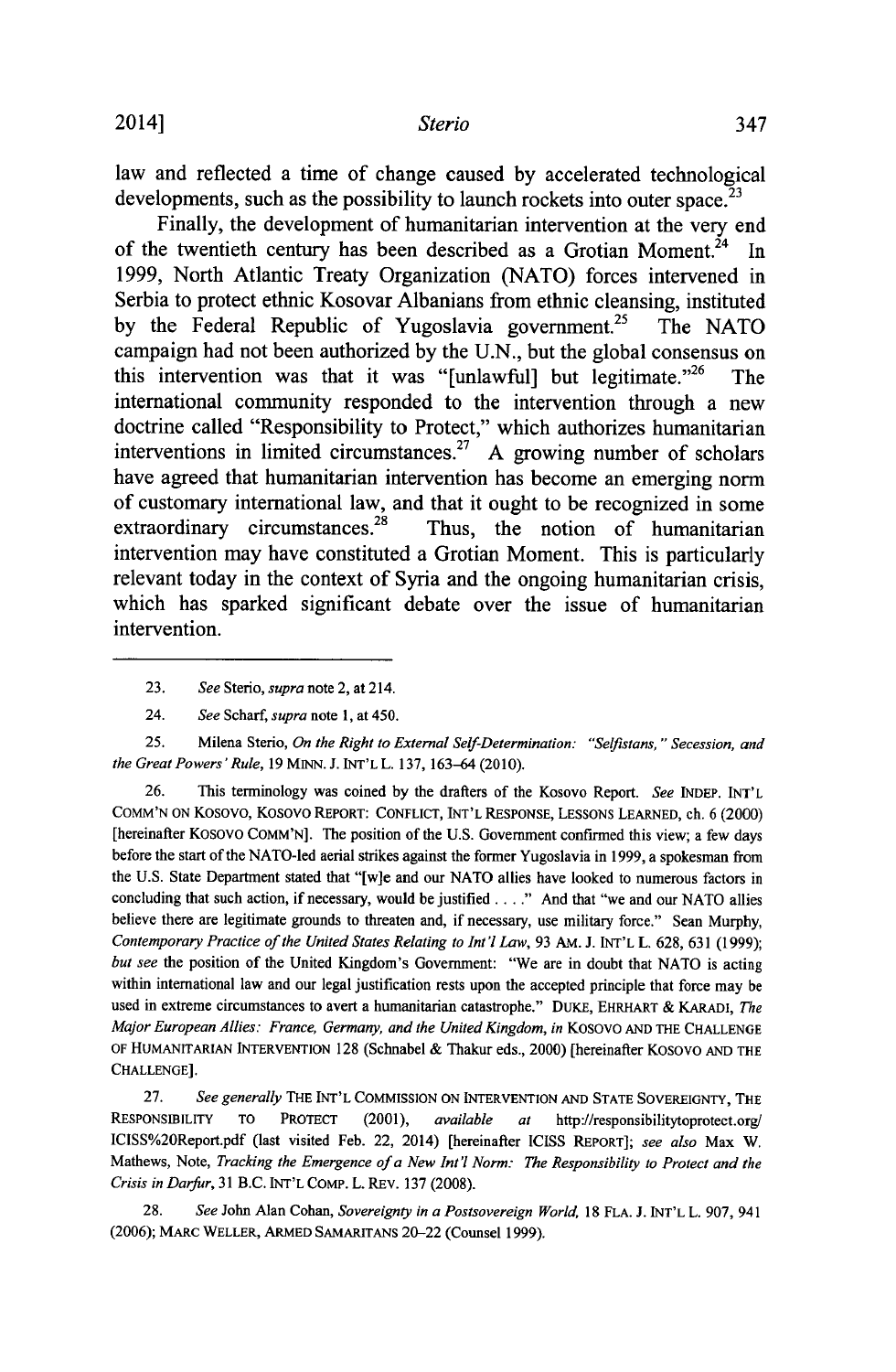#### III. SYRIA: **A VIOLENT PAST, PRESENT, AND** FUTURE?

Syria is a multi-ethnic nation, home to a majority of Arab Sunnis and many other minority groups such as Arab Alawites, Christians, Armenians, Assyrians, Druze, Kurds, and Turks.<sup>29</sup> It was a part of the Ottoman Empire from the 16th century until World War I.<sup>30</sup> After the War Syria was integrated into the French mandate in the Middle East.<sup>31</sup> It gained independence from France in 1946, but its first decades as a sovereign nation were marred by violence and conflict.<sup>32</sup> Following a regional war in **1970,** Hafez al-Assad, current President Assad's father, rose to power and emerged as ruler of Syria.<sup>33</sup> Violence and warfare ensued throughout Hafez al-Assad's regime. In the late 1970s, an Islamic uprising orchestrated **by** the Muslim Brotherhood and aimed against the government resulted in further violence, culminating in the **1982** Hama Massacre, where tens of thousands of Syrians were killed **by** the Syrian army. 34 Hafez al-Assad died in 2000 and was replaced **by** his son, Bashar al-Assad, who ran unopposed for the presidential post. $3<sup>5</sup>$ 

Bashar al-Assad's election initially sparked hope for reform, but his regime quickly quashed any protest.<sup>36</sup> The current crisis began as part of the Arab Spring: **A** series of peaceful protests that took place in Syria in the spring of 2011, to be brutally quashed by the Syrian army.<sup>37</sup> By the summer of **2011,** army defectors formed the Free Syrian Army and began fighting against government forces. The opposition movement is dominated **by** Sunnis, whereas Assad and the governing regime are mostly Alawites.<sup>38</sup> According to some reports, as many as 100,000 people have been killed in this bloody conflict, whereas over *1.5* million Syrians have

**35.** *Id.*

**36.** *Id.* ("Following the death of Hafez al-Assad in 2000 Syria underwent a brief period of relaxation. Hundreds of political prisoners were released, but real political freedoms and a shake-up of the state-dominated economy never materialized.").

**37.** *See generally id.*

**38.** Kim Sengupta, *Syria's Sectarian War Goes Int'l as Foreign Fighters and Arms Pour Into Country,* **INDEPDENDENT.CO.UK** (Feb. 20, 2012), http://www.independent.co.uk/news/world/middleeast/syrias-sectarian-war-goes-intemational-as-foreign-fighters-and-arms-pour-into-country-7216665.html (last visited Jan. **31,** 2014).

**<sup>29.</sup>** *See Syria Profile,* BBC **NEWS** MIDDLE **EAST** (Dec. 12, **2013),** http://www.bbc.co.uk/ news/world-middle-east-14703856 (last visited Feb. 22, 2014) [hereinafter *Syria Profile].*

**<sup>30.</sup>** *Id.*

**<sup>31.</sup>** *Id.*

**<sup>32.</sup>** *Id.*

**<sup>33.</sup>** *Id.*

<sup>34.</sup> *See Syria Profile, supra* note **29.**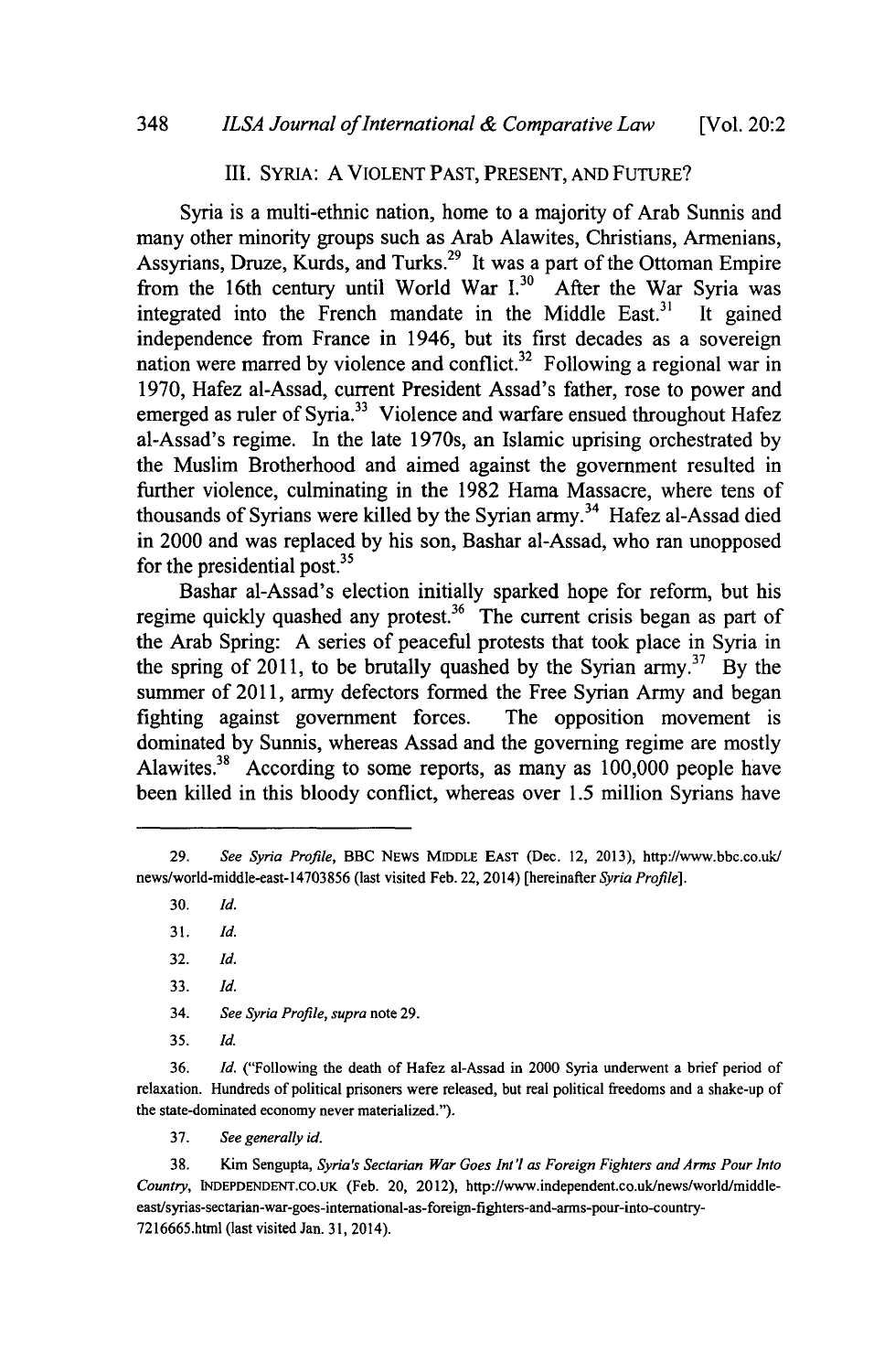2014] *Sterio* 349

fled to the neighboring countries of Jordan, Turkey, Iraq, and Lebanon.<sup>39</sup> Recently, the conflict escalated resulting in the use of particularly heinous weapons **by** the Syrian government. In August **2013,** President Assad allegedly used chemical weapons against Syrian civilians; as confirmed **by** U.N. inspectors.<sup>40</sup>

The ongoing crisis situates itself perfectly within the ongoing situation in Syria, where all constitutional and democratic freedoms and values have been lacking. While Syria is officially a constitutional democracy, all constitutional freedoms were suspended between **1963** and 2011 under an Emergency Law, because of the ongoing conflict with Israel over Golan Heights.<sup>41</sup> Most human rights observers have expressed serious concern over Syria's human rights record, calling it one of the worst on the planet.<sup>42</sup> The current conflict has only exacerbated an already volatile situation.

Syrian demographics have additionally fueled the ongoing conflict. **A** majority of Syrians (approximately **60%)** are Sunni Arab; President Assad and his government belong to a minority Alawite group (approximately 12%); Christians constitute a **10%** minority; other minority groups such as Turks, Kurds, and Assyrians constitute the remaining **18%** of the population.43 Christians have aligned themselves with the ruling Alawites, from whom they have expected protection from the more radical Islamic Sunnis. Many Christians, alongside Alawites, hold prominent posts within Syria.<sup>44</sup> Most Christians have thus supported Assad throughout the conflict

42. *See Freedom in the World 2011,* **FREEDOMHOUSE.ORG** (2011), http://freedomhouse.org/report/freedom-world/freedom-world-

201 l?page=363&year-201 1&country-8143 (last visited Feb. 20, 2014).

**<sup>39.</sup>** Matthew Weaver, *Syria Crisis: Number of Refugees Tops 1.5 Million, Says UN,* THE **GUARDIAN** (May **16, 2003),** http://www.theguardian.com/world/2013/may/16/syria-crisis-refugeesmillion-un (last visited Jan. **31,** 2014).

<sup>40.</sup> *Syria Chemical Attack: What We Know,* BBC **NEWS** (Sept. 24, **2013),** http://www.bbc.co.uk/news/world-middle-east-23927399 (last visited Feb. 20, 2014); *see also* Report of the United Nations Mission to Investigate Allegations of the Use of Chemical Weapons in the Syrian Arab Republic on the Alleged Use of Chemical Weapons in the Ghouta Area of Damascus, Aug. **21, 2013, U.N.** Doc. **A/67/997-S/2013/553,** *available at* http://www.un.org/disarmament/content/ slideshow/Secretary General Report of CW Investigation.pdf (last visited Feb. 20, 2014).

<sup>41.</sup> *Syria's Emergency Law Lifted After 48 Years,* **ENCYCLOPEDIA BRITANNICA** BLOG (Apr. **19, 2011),** http://www.britannica.com/blogs/2011/04/syrias-emergency-law-lifted-48-years-editor (last visited Feb. 20, 2014).

<sup>43.</sup> *Syria Demographics Profile 2013,* **INDEXMUNDI.COM (2013),** http://www.indexmundi.com/syria/demographicsjprofile.html (last visited Jan. **31,** 2014) (citing **CIA WORLD FACTBOOK).**

<sup>44.</sup> *Syria's Christians Stand by Assad,* **CBS NEWS** (Feb. **6,** 2002), http://www.cbsnews.com/ 8301-503543\_162-57372175-503543/syrias-christians-stand-by-assad/ (last visited Feb. 20, 2014)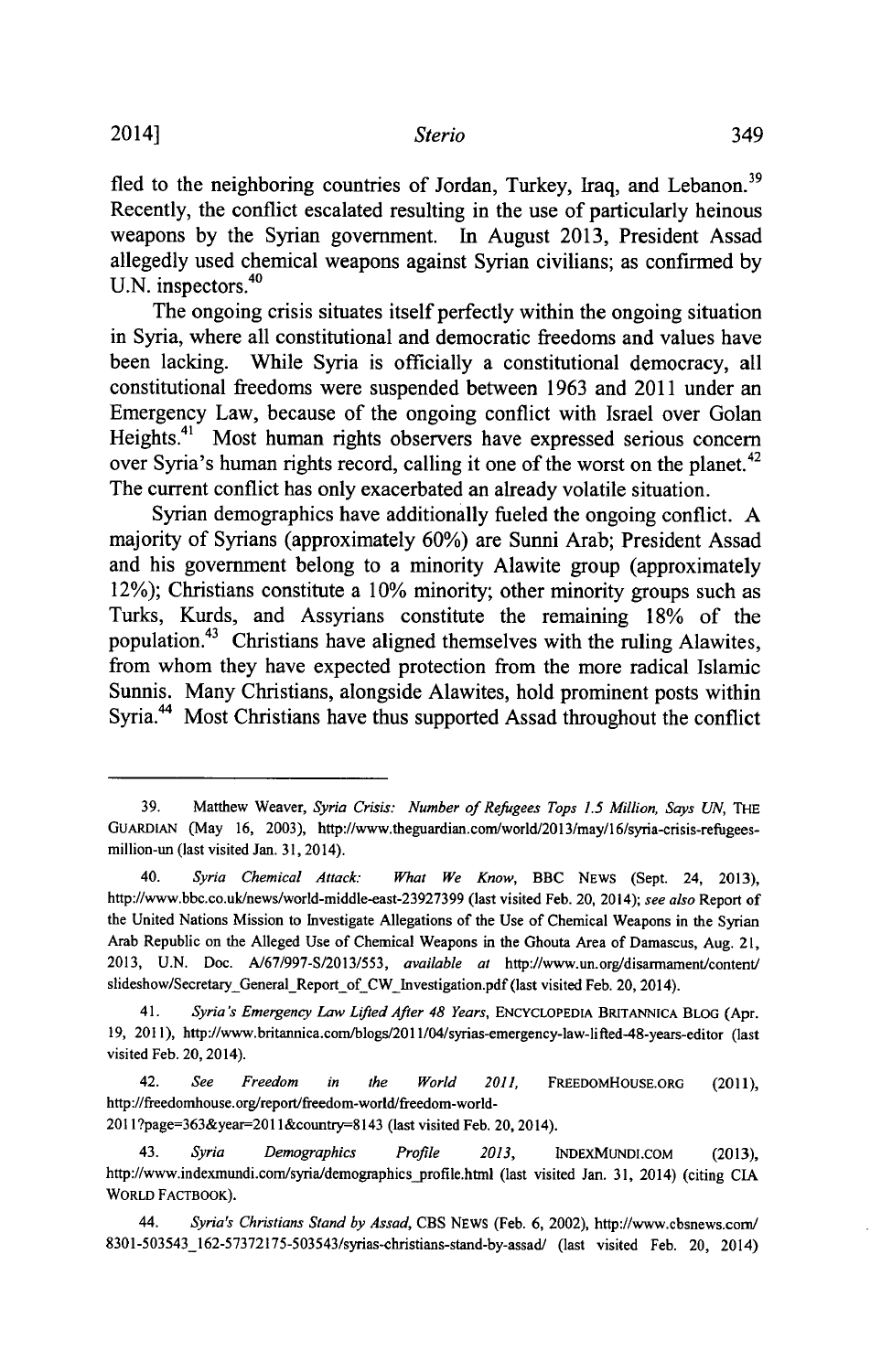and have argued that if Assad were removed, the dominant Sunnis would install an Islamic-extremist government which would harm Christians and all other minority groups even further.<sup>45</sup> The presence of multiple ethnic groups in Syria, as well as their mutual alliances and skirmishes, have contributed to historical instability of the Syrian state and have exacerbated the present-day civil war.

In the wake of horrific violence and bloodshed in Syria, and in particular, the allegations of chemical weapons used **by** the Assad regime, the international community has grappled with the issue of whether to intervene with military in this volatile region. The **U.N.** Security Council has been blocked over the issue because both Russia and China have threatened to veto any resolution calling for military action against Syria.<sup>46</sup> The United States briefly attempted to build consensus over the idea of staging a unilateral intervention in Syria, alongside allies such as Great<br>Britain and France.<sup>47</sup> The section below will explore the issue of The section below will explore the issue of humanitarian intervention post-Syria, and whether this emerging norm constitutes a Grotian Moment.

### IV. **A** NEW GROTIAN **MOMENT:** HUMANITARIAN **INTERVENTION?**

Any unilateral military action against Syria exercised without Security Council approval constitutes a use of force that can be best justified through the paradigm of humanitarian intervention: This concept is an emerging norm of customary law that is currently being crystallized into binding law. The creation of any norm of customary law requires two elements: *opinio juris* and state practice.<sup>48</sup> State action and practice aimed at the creation of a new norm of customary law may in fact break an existing norm. In other words, states may have to engage in behavior which purposely violates existing rules in order to create new, presumably better rules. For the

48. *See Scharf supra* note **1,** at 445.

<sup>(&</sup>quot;Thousands of Christians are tied up in the regime's security apparatus and are employed in highranking government and military positions.").

<sup>45.</sup> *Id.* ("As a fellow minority, Christians have long supported the Alawite regime in order to ensure protection and rights for themselves.").

<sup>46.</sup> Louis Charbonneau **&** Michelle Nichols, *U.N. Security Council Powers Meet Again on Syria; No Outcome,* **REUTERS** (Aug. **29, 2013),** http://www.reuters.com/article/2013/08/29/us-syriacrisis-un-idUSBRE97Sl7R20130829 (last visited Jan. **31,** 2014) (noting that Russia and China had vetoed three proposed resolutions that would have condemned the Assad regime and threatened United Nations sanctions).

<sup>47.</sup> *Id.* (noting that the United States and Great Britain sought to convince the public for the need to engage in military strikes against Syria); *see also France's Hollande Backs US. on Syria Action,* BBC **NEWS** (Aug. **30, 2013),** http://www.bbc.co.uk/news/world-middle-east-23897775 (last visited Feb. 20, 2014).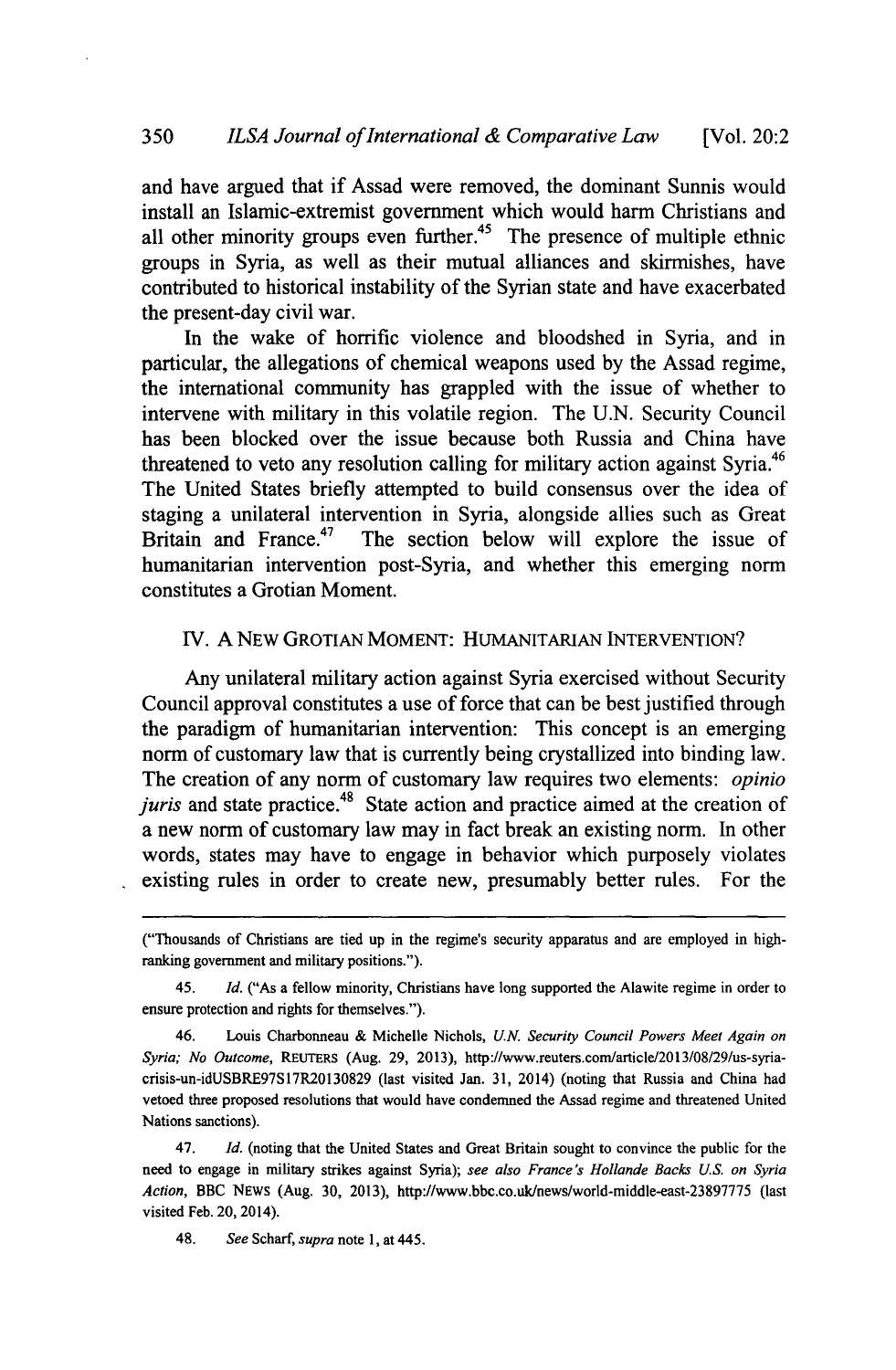purposes of Syria, this implies that states may have to engage in military intervention for a humanitarian purpose without Security Council approval, thereby breaking the existing ban on the use of force in order to establish a new customary norm of humanitarian intervention.

In the context of Syria, the argument in favor of humanitarian intervention is solid. In the words of Harold Koh, "Syria is a lawmaking moment" because all the conditions seem to be met for the advancement of a novel legal argument: that humanitarian intervention has crystallized into a new binding norm of international law.<sup>49</sup> Thus, the emergence of humanitarian intervention as a new norm of customary law, as evidenced post-Syria, may constitute a Grotian Moment, similar to those described above. According to Koh, humanitarian intervention could be legal under international law if the following conditions were met:

- **1) If** a humanitarian crisis creates *consequences significantly* disruptive of international order-including proliferation of chemical weapons, massive refugee outflows, and events destabilizing to regional peace and security of the regionthat would likely soon create an *imminent* threat to the acting nations (which would give rise to an urgent need to act in individual and collective self-defense under Article *5 1);*
- 2) **[A]** Security Council resolution was not available because of persistent veto; and the group of nations that had persistently sought Security Council action had exhausted all other remedies reasonably available under the circumstances, they would not violate **U.N.** Charter Article 2(4) if they used **[ ... ]**
- **3)** *[L]imited force for genuinely humanitarian purposes that* was necessary and proportionate to address the imminent threat would demonstrably improve the humanitarian situation, and would terminate as soon as the threat is abated. $50$

Over the past few decades, humanitarian intervention has grown from a hawkish argument, advanced **by** few, to a powerfully emerging norm of customary law. Evidence to support the emergence of this norm cannot be ignored; moreover, the emergence of such a norm is a necessity in today's type of warfare: where conflict is more often intra-state than inter-state,

*<sup>49.</sup> See* Harold Hongju Koh, *Syria and the Law of Humanitarian Intervention (Part 11: Int'l Law and the Way Forward),* **JuSTSECURITY.ORG** (Oct. 2, **2013, 9:00** *AM),* http://justsecurity.org/2013/ *10/02/koh-syria-part2/* (last visited Feb. 20, 2014).

*<sup>50.</sup> Id.* (emphasis in original).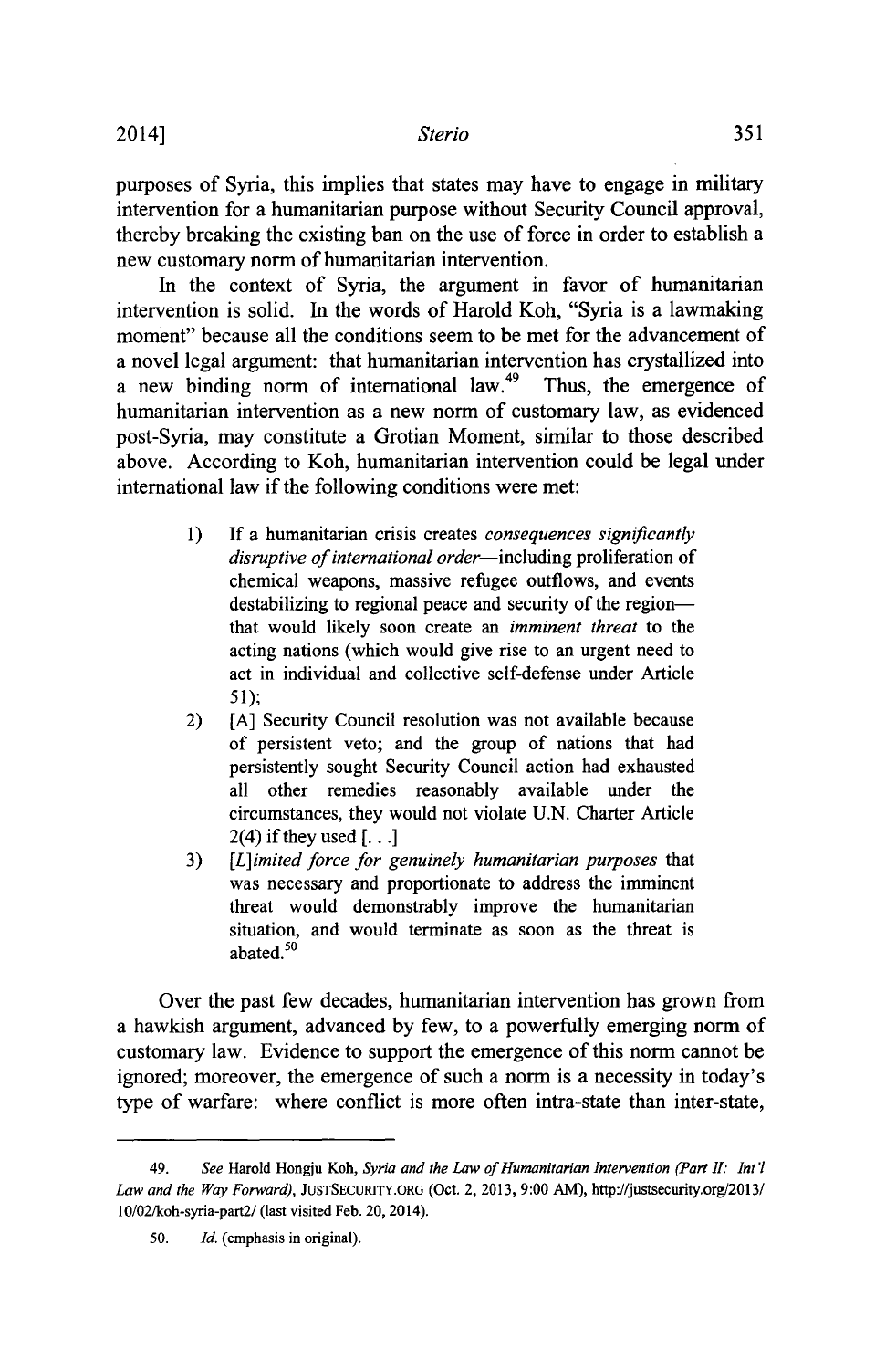and where civilians represent targets more frequently than soldiers. First, both *opinio juris* and state practice have slowly been turning toward approval of humanitarian intervention as a new norm of customary law. In the context of Kosovo in **1999,** many states were ready and willing to participate in a NATO-led military intervention, outside of the confines of the **U.N.** Charter. While some states, including the United States, attempted to paint this intervention as *sui generis* and not precedent-creating, others more openly admitted to their belief that this type of action was indeed justified under international law.<sup>51</sup>

Moreover, even states which denied that Kosovo was any type of a new precedent-setting norm nonetheless participated in this military intervention. State practice in the case of Kosovo points to the emergence of a new norm of customary law, namely humanitarian intervention. As the Independent International Commission on Kosovo pointed out, "[t]he Kosovo 'exception' now exists, for better and worse, as a contested precedent that must be assessed in relation to a wide range of international effects and undertakings."<sup>52</sup> In addition, then U.N. Secretary-General Kofi Annan has claimed, in the aftermath of Kosovo, that "[e]merging slowly, but **I** believe surely, is an international norm against the violent repression of minorities that will and must take precedence over concerns of State<br>sovereignty.<sup>553</sup> Other examples of humanitarian intervention over the Other examples of humanitarian intervention over the course of the last two decades include a **1999** intervention on behalf of the Kurds staged **by** the United States and exercised against Iraq, as well as the 2012 intervention in Libya.<sup>54</sup> In addition to such examples of humanitarian

*<sup>51.</sup>* Compare the United Kingdom's position on Kosovo, arguing that the **NATO** intervention was legal under international law, with the position of the United States, which argued that the intervention was "legitimate." *See* FREEDOM HOUSE, *supra* note 42; *see also* Kosovo COMMISSION, *supra* note **26.**

**<sup>52.</sup>** Kosovo **COMMISSION,** *supra* note **26,** at **175.**

**<sup>53.</sup>** *See* Press Release, Human Rights Commission, Secretary-General Calls for Renewed Commitment in New Century to Protect Rights of Man, Woman, Child-Regardless of Ethnic, National Belonging, **U.N.** Press Release **SG/SM/6949, HR/CN/898** (Apr. **7,1999).**

*<sup>54.</sup>* Sterio, *supra* note *25,* at **156** (discussing the **1991** intervention on behalf of the Kurds). While military intervention in Libya had been authorized through Security Council Resolution **1973,** the action itself was exercised **by** a coalition of nineteen states and involvement **by NATO.** Although Libya does not represent an instance of humanitarian intervention absent Security Council authorization, it does illustrate the willingness of multiple states to participate in a military intervention to protect civilians from humanitarian suffering. *See e.g., Qatar, Several EU States Up for Libya Action: Diplomat,* **EUBUSINESS.COM** (Mar. **19,** 2011), http://www.eubusiness.com/news-eullibya-unrestsummit.95v/ (last visited Feb. 20, 2014); *see also Libya Example Shows UN Resolution on Syria Might be Used to Justify Broad Intervention,* RT.COM (Sept. 24, **2013),** http://rt.com/op-edge/libya-un-broadintervention-277/ (last visited Feb. 20, 2014) (noting that Resolution **1973** "was presented as a humanitarian resolution").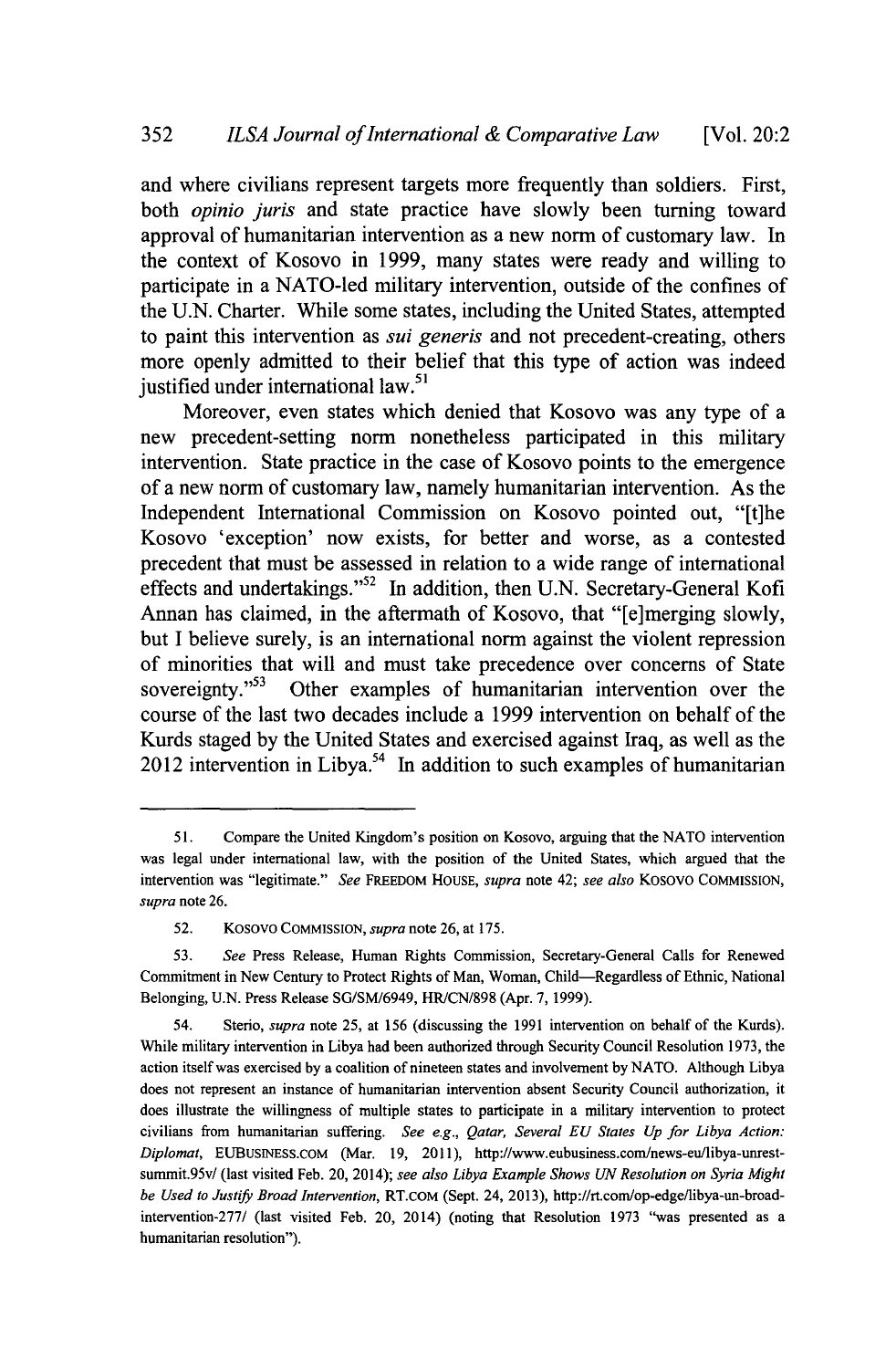intervention, the international community has grappled with this issue and many states have indicated their willingness to develop a new norm authorizing military action against rogue regimes.

Many such discussions have already occurred within the context of responsibility to protect. While the existing document on responsibility to protect places any military intervention within the purview of the Security Council, many states' willingness to debate this issue and to question the Security Council's monopoly in this area demonstrates an emergence or crystallization of a new way of thinking. Humanitarian intervention has been present in the public discussions of many states and on the agenda of the **U.N.** General Assembly. The absence of consensus on this issue does not demonstrate that states do not wish to develop a new normative framework for humanitarian intervention; however, such lack of consensus indicates that states take this issue very seriously and may be in the process of cooperating toward the development of a new norm. Second, modernday warfare necessitates the development of a new norm authorizing military intervention in situations where the Security Council is deadlocked and where humanitarian suffering becomes intolerable. Most recent wars have been internal and have involved large civilian populations.<sup>55</sup> Unfortunately, Security Council politics have resulted in multiple vetoes and only a small number of military actions have ever been authorized. Civilian populations need the international community's protection, and such protection can only be offered if a normative framework for true humanitarian intervention is developed. Syria may be the perfect opportunity to do so. The framework mentioned above, proposed **by** Harold Koh in the context of Syria, accomplishes the important task of legalizing humanitarian intervention under very strict, limited circumstances. This type of limited humanitarian intervention may constitute a new Grotian Moment.

Koh is correct in developing and advancing the argument in favor of humanitarian intervention. Customary norms of law emerge through novel legal arguments, and through states' acceptance and usage of such arguments. The only way that humanitarian intervention can develop into a binding norm of customary law is through the writing of scholars like Koh, which can then be espoused **by** political leaders and put into frequent use. **I** also agree with Koh that humanitarian intervention is a necessity in today's world-because, like in Syria, modern-day conflicts often remain within a single state's boundary and often cause tremendous humanitarian suffering.

**<sup>55.</sup>** See e.g., James Mayall, The *Concept of Humanitarian Intervention Revisited, in* KOSOVO **AND** THE **CHALLENGE,** *supra* note **26,** at **320** (noting that since the Gulf War, the majority of conflict were intrastate conflicts, necessitating **U.N.** Chapter VI intervention to provide humanitarian relief as well as peacekeeping functions).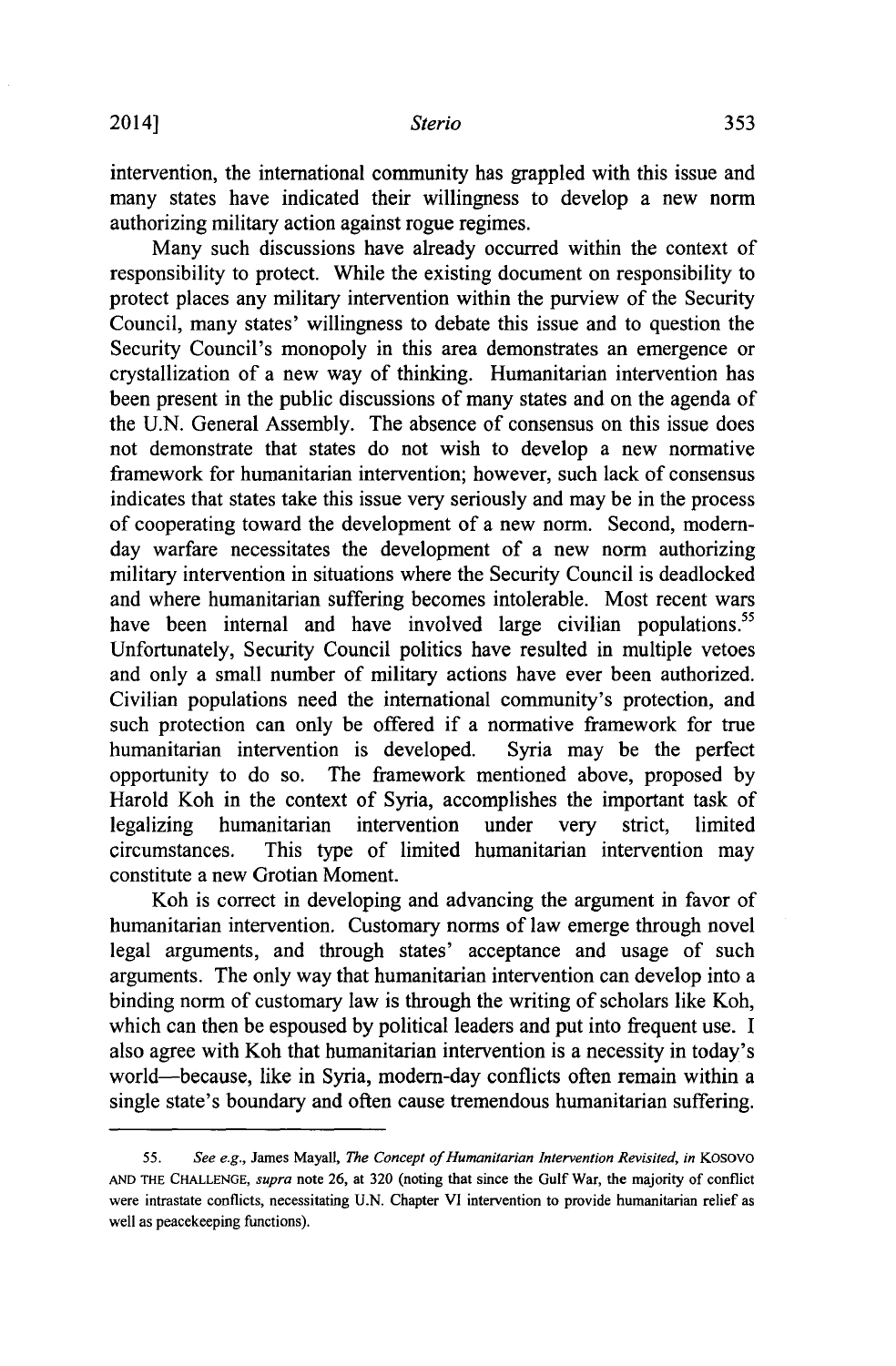Because Security Council remains deadlocked over geo-political interests of its permanent members, it is essential that the international community become enabled to act without its explicit approval. The hope here is that humanitarian intervention can someday morph from an emerging norm of international law into a binding one. That customary law will evolve and will embrace this new norm. That the Security Council structure of veto power can be overcome one day through such development of binding custom, and that we will witness the creation of a new Grotian Moment.

The emergence of a new customary norm of international law, and the creation of a new Grotian Moment, is of course a difficult proposition. How does one "prove" that customary law contains a new norm? How does one demonstrate the exact content of that norm? Academics, politicians, judges, and arbitrators have already grappled with the idea of proving the existence and content of a customary law norm. They have looked to the traditional sources of international law: Treaties, writings of scholars, judicial opinions, and general principles of law. They have reviewed **U.N.** sources, such as Security Council and General Assembly resolutions, soft law instruments, such as codes of conduct, guidelines, gentlemen's agreements, and various political statements. They have browsed through supporting and interpretative documents, such as *travaux preparatoires,* legislative history behind national statutes, and drafting history and drafters' statements linked to any international document.

Anyone looking for the emergence of a new customary norm of humanitarian intervention would look in similar places. It is thus important that the proposed framework for the legality of humanitarian intervention become a part of international legal discourse. That it continue to be discussed at academic forums and conferences. That it remain a subject of controversy on the Security Council and General Assembly agenda, and that it persist to occupy a sore subject of political and diplomatic negotiation. The development of any new legal rule requires tenacity and persistence. Developing a legal framework for humanitarian intervention will similarly require significant effort; it is too important of a task however to justify giving up. With persistence and tenacity **by** states, scholars, and courts eager to develop a new norm of humanitarian intervention, we may soon become able to observe another fully-shaped Grotian Moment.

Last, **I** understand that humanitarian intervention can be a slippery slope—that states may attempt to misuse this rationale to justify aggressive military action and the use of force for selfish, national interests under the guise of humanitarian assistance. But any law can be potentially misused, misinterpreted, or wrongly applied. This is not an argument in favor of doing nothing. At best, it is an argument in favor of adding to Koh's proposed framework. One such addition may be a requirement that any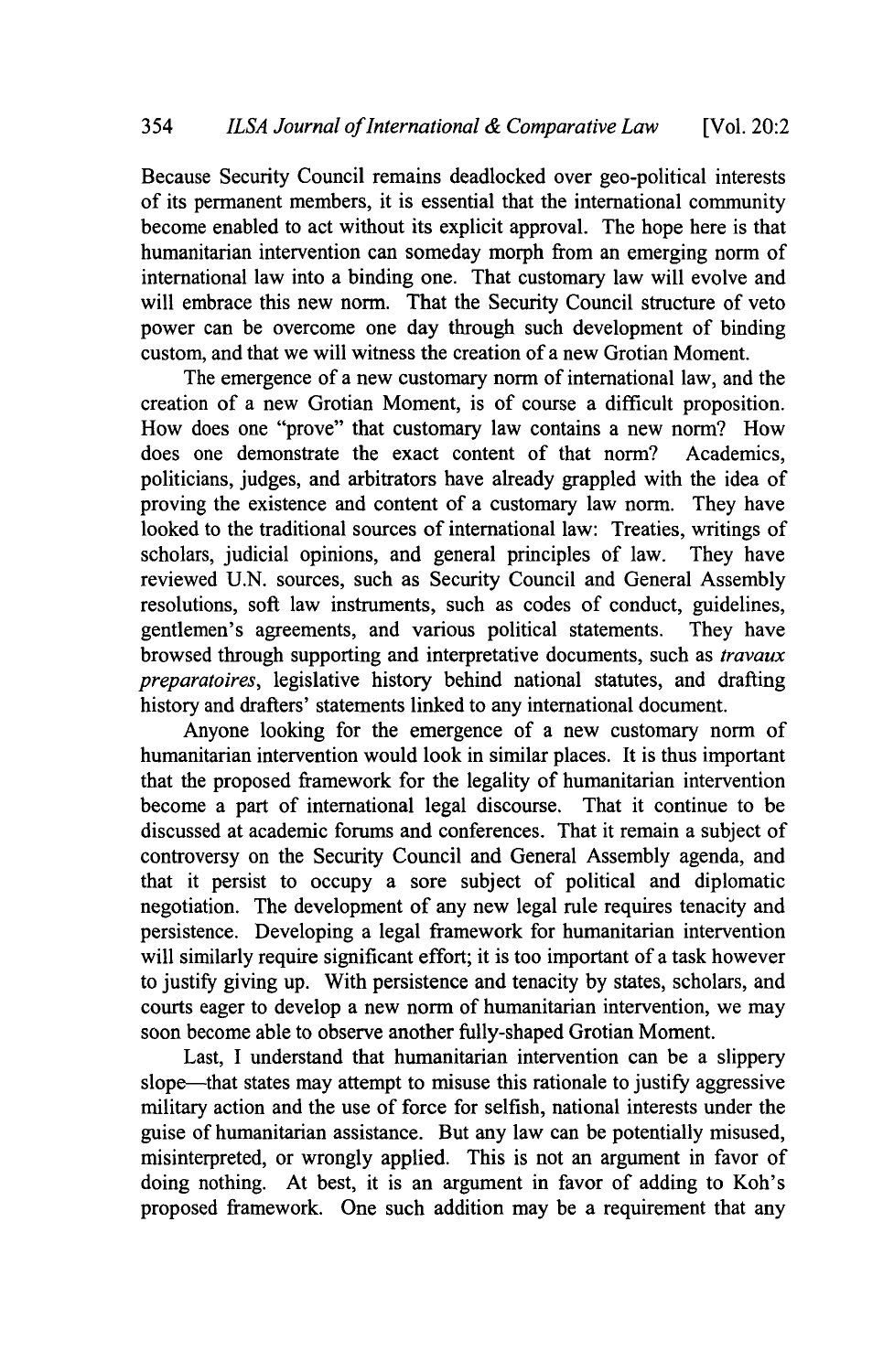state engaged in a unilateral humanitarian intervention report back to the Security Council. Such a reporting mechanism already exists within the **U.N.** Charter for the exercise of self-defense; it would be equally valid for the humanitarian intervention paradigm.

Another addition may be a requirement that a state considering the use of force for humanitarian purposes attempt to build an international coalition. Although the Security Council may be paralyzed, it would nonetheless be possible for the intervener state to seek allies. The United States attempted to do so when it first considered the possibility of using force against Syria-President Obama sought British and French assistance.56 The Bush Administration's response to the **9/11** terrorist attacks also centered on building an international coalition of states willing to combat terrorism.<sup>57</sup> And the Kosovo air strikes, conducted with a humanitarian goal, were led **by** a **NATO** coalition of states.58 The existence of an international alliance in most instances demonstrates that multiple states are concerned with a given situation and that multiple states consider the use of force appropriate. The requirement that states build or attempt to build an international coalition any time they wish to engage in humanitarian intervention could prevent individual states from staging military actions with non-humanitarian goals under the pretext of humanitarian intervention.

Finally, it should be noted that international law is not stagnant and that it has evolved and changed drastically over the past century. Thus, if some day humanitarian intervention becomes an unnecessary, ill-used, cumbersome norm, international law players can act in order to change the norm. **If** rogue states misuse the norm and engage in reprehensible military actions under the pretense of humanitarian assistance, the international community can reevaluate and reinterpret the norm, or can pass treaty provisions to overturn the norm. International law has evolved because of changes in our society and the need to preserve international peace and security in a different manner. Similarly, international law can change in the future, to respond to distinct future needs of our global community.

**<sup>56.</sup>** Syria Demographics Profile, *supra* note 43; *see also* Charbonneau **&** Nichols *supra, note* 46.

*<sup>57.</sup>* Sarah Anderson, Phyllis Bennis **&** John Cavanagh, *Coalition of the Willing or Coalition of the Coerced?,* **INSTITUTE** FOR POLICY **STUDIES** (Feb. **8,** 2014), http://www.ipsdc.org/reports/coalition of the willing (last visited Feb. 20, 2014) (describing the building of the Coalition of the Willing **by** the Bush Administration in the wake of 9/1 **1).**

*<sup>58.</sup> See e.g., Sterio, supra* note **25,** at **156** (discussing the **NATO** air strikes against the Federal Republic of Yugoslavia aimed at protecting Kosovar Albanians).